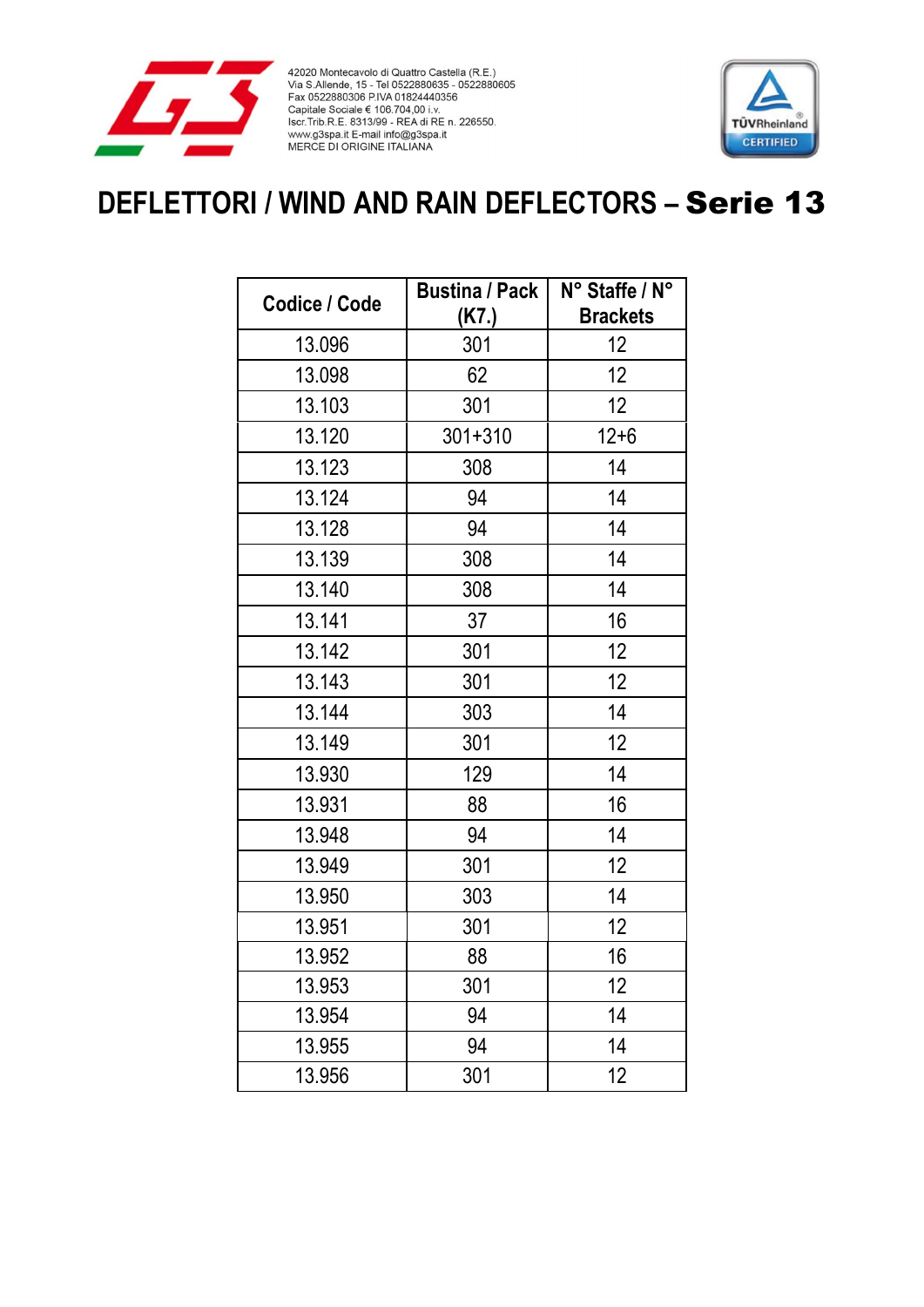

42020 Montecavolo di Quattro Castella (R.E.)<br>Via S.Allende, 15 - Tel 0522880635 - 0522880605<br>Fax 0522880306 P.IVA 01824440356 Pax 0522600300 P.IVA 01624440356<br>
Capitale Sociale € 106.704,00 i.v.<br>
Iscr.Trib.R.E. 8313/99 - REA di RE n. 226550.<br>
www.g3spa.it E-mail info@g3spa.it<br>
MERCE DI ORIGINE ITALIANA



## **DEFLETTORI / WIND AND RAIN DEFLECTORS –** Serie 15

|               | <b>Bustina / Pack</b> | N° Staffe / N°  |
|---------------|-----------------------|-----------------|
| Codice / code | (K7.)                 | <b>Brackets</b> |
| 15.094        | $304 + 310$           | $6 + 6$         |
| 15.095        | $\overline{1}20$      | 12              |
| 15.097        | 308                   | 14              |
| 15.099        | 301                   | 12              |
| 15.100        | 109                   | 10              |
| 15.101        | 120                   | 12              |
| 15.102        | 140                   | 14              |
| 15.105        | 49                    | 8               |
| 15.110        | 301                   | $\overline{12}$ |
| 15.111        | 304                   | 6               |
| 15.112        | 301                   | $\overline{12}$ |
| 15.115        | 107                   | 10              |
| 15.116        | 301                   | 12              |
| 15.117        | 308                   | 14              |
| 15.118        | 325                   | 16              |
| 15.119        | 301                   | 12              |
| 15.125        | 121                   | 12              |
| 15.125        | 120                   | 12              |
| 15.126        | 86                    | 12              |
| 15.127        | 120                   | 12              |
| 15.129        | 120                   | $\overline{12}$ |
| 15.130        | 99                    | 10              |
| 15.131        | 138                   | 12              |
| 15.132        | 325                   | 16              |
| 15.134        | 105                   | 12              |
| 15.137        | 308                   | 14              |
| 15.138        | 308                   | 14              |
| 15.145        | 302                   | 12              |
| 15.146        | 302                   | 12              |
| 15.147        | 302                   | 12              |
| 15.148        | 302                   | 12              |
| 15.150        | 302                   | 12              |
| 15.153        | 323                   | 14              |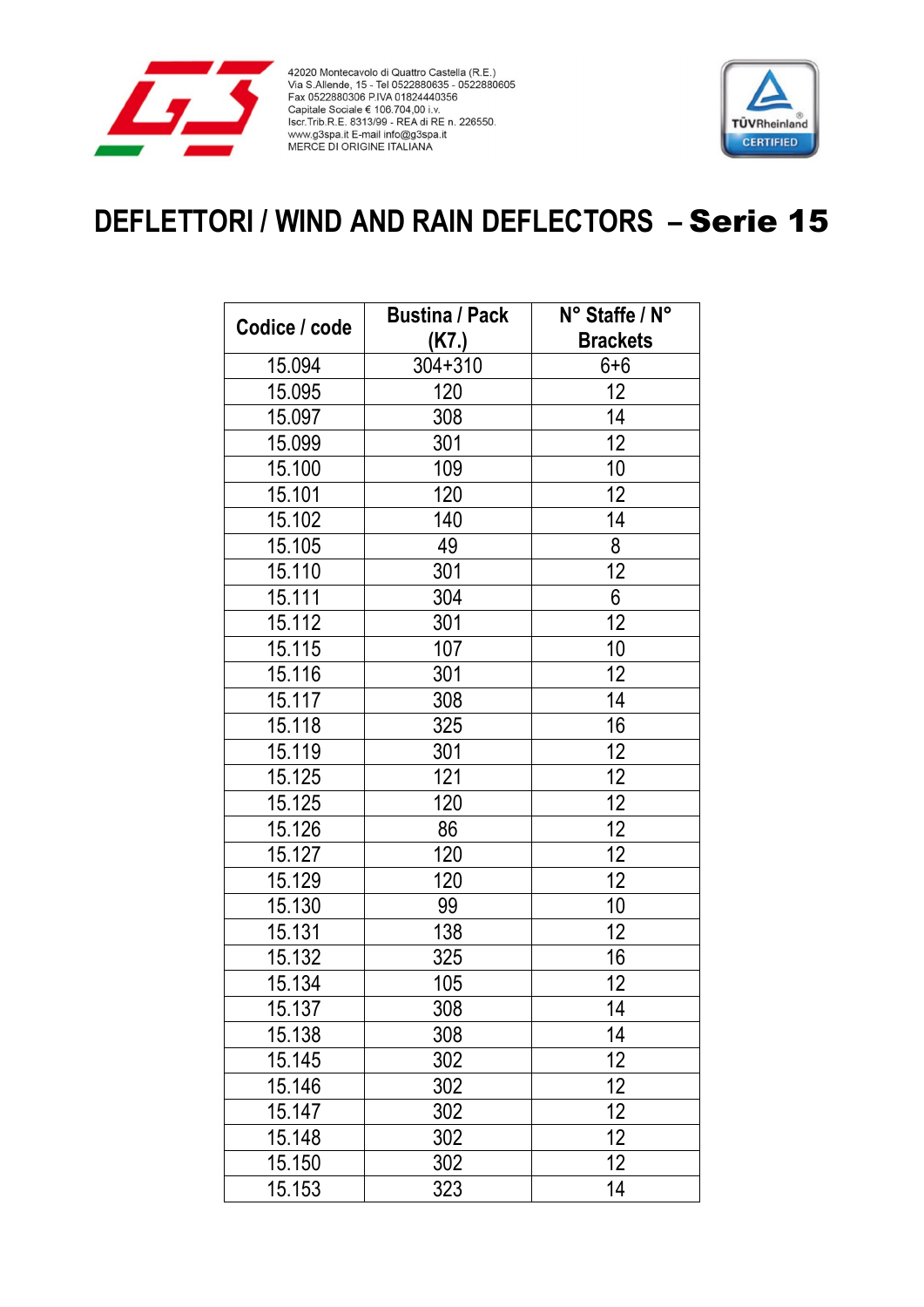



| 15.154 | 302 | 12              |
|--------|-----|-----------------|
| 15.157 | 309 | 14              |
| 15.158 | 302 | 12              |
| 15.159 | 302 | 12              |
| 15.161 | 302 | 12              |
| 15.162 | 302 | 12              |
| 15.163 | 302 | 12              |
| 15.164 | 302 | 12              |
| 15.165 | 302 | $\overline{12}$ |
| 15.166 | 302 | 12              |
| 15.167 | 307 | 6               |
| 15.168 | 302 | $\overline{12}$ |
| 15.169 | 307 | 6               |
| 15.170 | 302 | $\overline{12}$ |
| 15.173 | 302 | 12              |
| 15.174 | 302 | 12              |
| 15.175 | 302 | 12              |
| 15.176 | 322 | $6\phantom{a}$  |
| 15.177 | 302 | $\overline{12}$ |
| 15.178 | 302 | 12              |
| 15.179 | 106 | $\overline{12}$ |
| 15.180 | 106 | $\overline{12}$ |
| 15.181 | 120 | $\overline{12}$ |
| 15.182 | 302 | 12              |
| 15.183 | 302 | 12              |
| 15.184 | 302 | 12              |
| 15.185 | 302 | 12              |
| 15.186 | 309 | 14              |
| 15.187 | 302 | 12              |
| 15.188 | 309 | 14              |
| 15.189 | 302 | $\overline{12}$ |
| 15.190 | 105 | 12              |
| 15.191 | 328 | $\overline{2}$  |
| 15.192 | 302 | $\overline{12}$ |
| 15.193 | 302 | 12              |
| 15.194 | 302 | 12              |
| 15.197 | 302 | 12 <sub>2</sub> |
| 15.199 | 309 | 14              |
| 15.231 | 302 | 12              |
| 15.322 | 322 | 6               |
| 15.357 | 304 | 6               |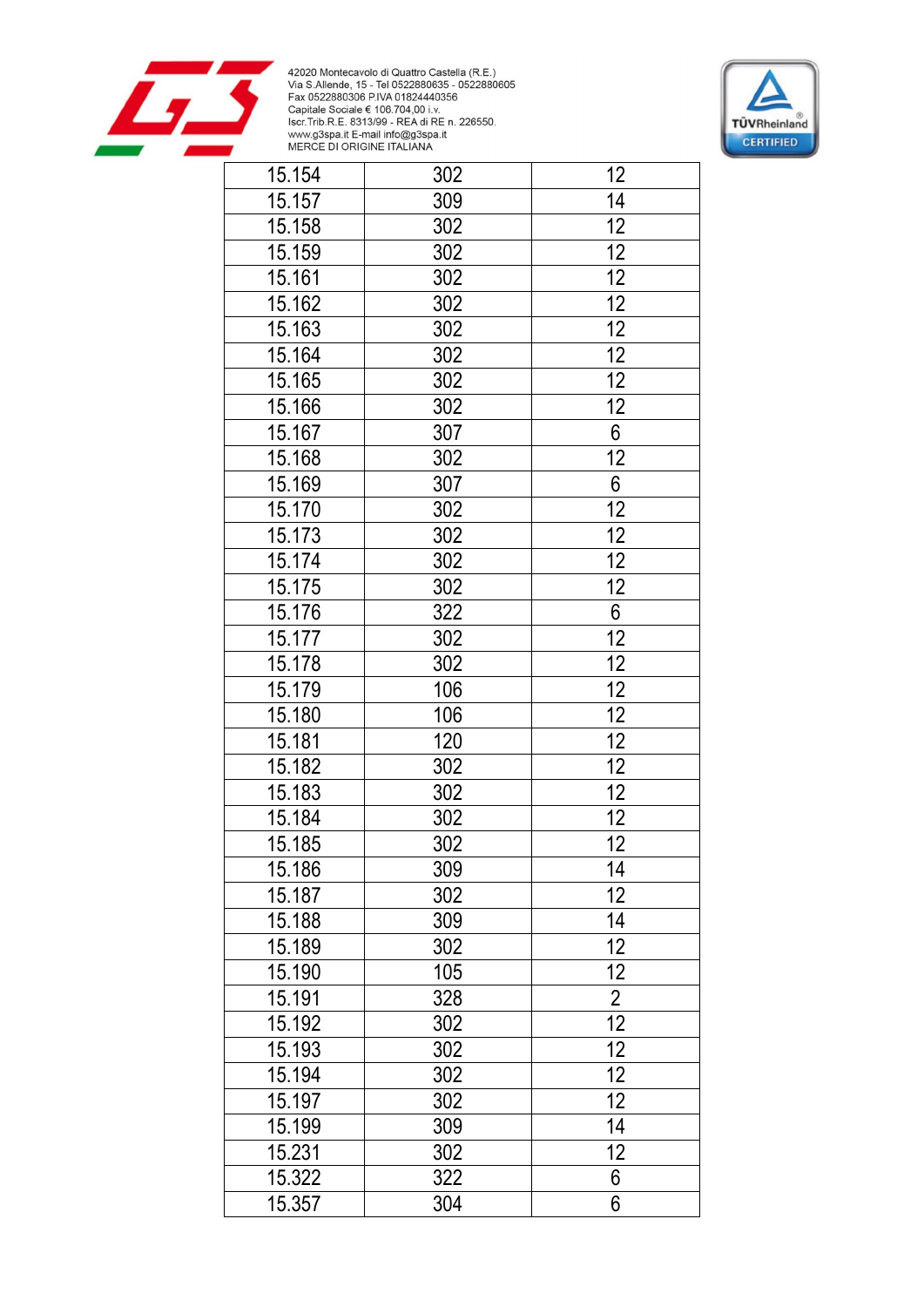



| 15.485 | 307              | 6                        |
|--------|------------------|--------------------------|
| 15.486 |                  |                          |
| 15.509 | 302              | 12                       |
| 15.517 | 302              | 12                       |
| 15.518 | 323              | 14                       |
| 15.519 | 307              | 6                        |
| 15.524 | 302              | 12                       |
| 15.529 | 307              | 6                        |
| 15.530 | 302              | $\overline{12}$          |
| 15.574 | 302              | 12                       |
| 15.611 | 307              | 6                        |
| 15.613 | 302              | $\overline{12}$          |
| 15.614 | 322              | 6                        |
| 15.640 | 307              | 6                        |
| 15.643 | 322              | 6                        |
| 15.644 | 311              | $\overline{2}$           |
| 15.649 | 311              | $\overline{2}$           |
| 15.650 | 311              | $\overline{2}$           |
| 15.654 |                  |                          |
| 15.659 |                  | $\overline{\phantom{a}}$ |
| 15.661 | $\overline{311}$ | $\frac{2}{2}$            |
| 15.662 | 311              |                          |
| 15.663 |                  |                          |
| 15.668 | -                |                          |
| 15.672 |                  |                          |
| 15.673 | -                |                          |
| 15.674 |                  |                          |
| 15.675 |                  |                          |
| 15.676 |                  |                          |
| 15.678 |                  |                          |
| 15.679 |                  |                          |
| 15.680 |                  |                          |
| 15.681 |                  |                          |
| 15.682 | 322              | 6                        |
| 15.683 |                  |                          |
| 15.685 |                  |                          |
| 15.690 |                  |                          |
| 15.695 |                  |                          |
| 15.696 |                  |                          |
| 15.700 |                  |                          |
| 15.704 | 329              | 10                       |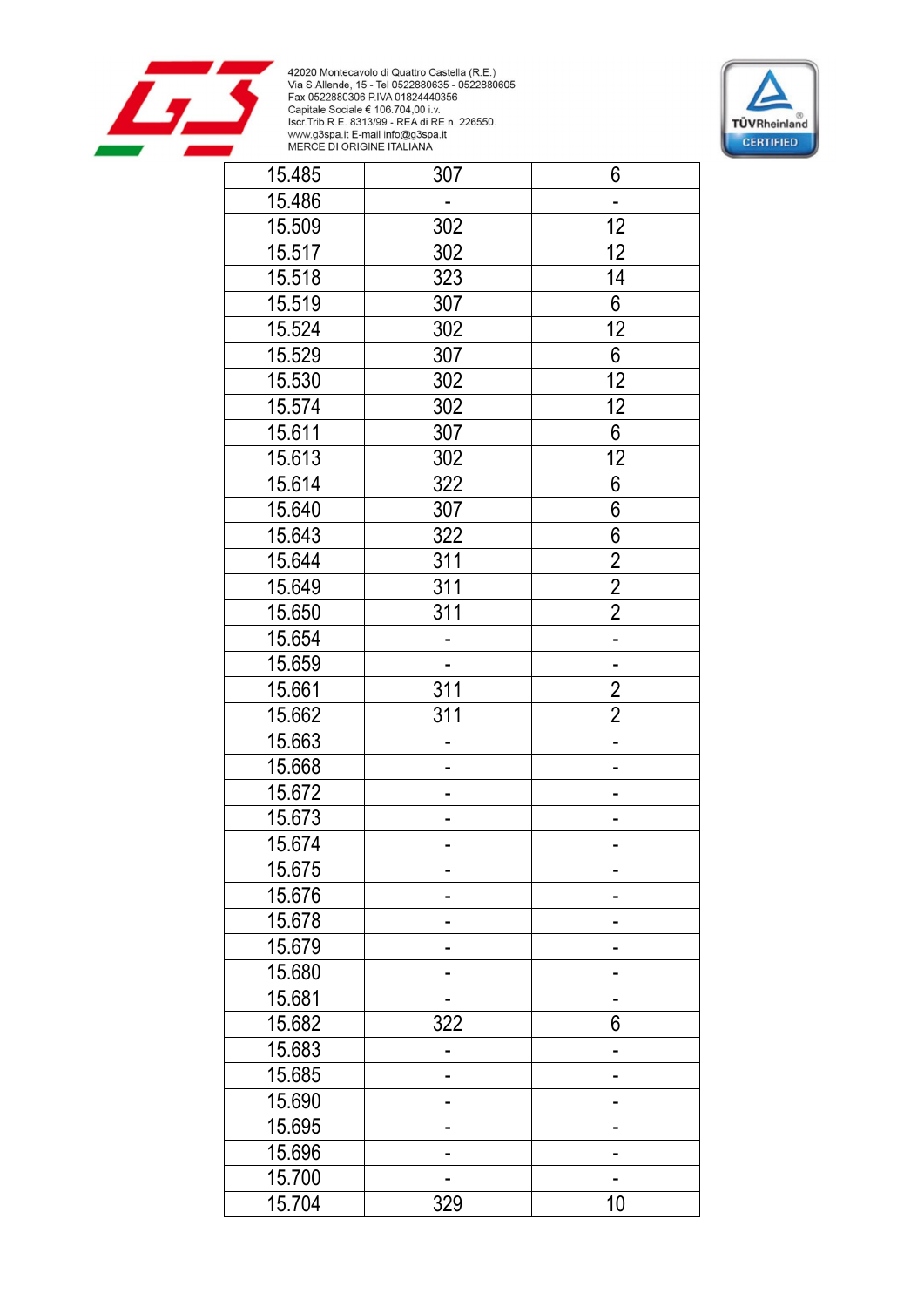



| 15.709 |     |                  |
|--------|-----|------------------|
| 15.715 |     |                  |
| 15.716 |     |                  |
| 15.717 |     |                  |
| 15.720 |     |                  |
| 15.725 |     |                  |
| 15.727 | 311 | $\overline{2}$   |
| 15.734 |     |                  |
| 15.735 |     |                  |
| 15.739 |     |                  |
| 15.746 |     |                  |
| 15.747 |     |                  |
| 15.749 |     |                  |
| 15.764 | 322 | $\overline{4}$   |
| 15.794 | 302 | 12               |
| 15.810 | 142 | 12               |
| 15.835 | 142 | 12               |
| 15.836 |     |                  |
| 15.880 | 117 | $\overline{12}$  |
| 15.921 |     |                  |
| 15.939 | 304 | $\overline{6}$   |
| 15.940 | 301 | 12               |
| 15.941 | 307 | $\boldsymbol{6}$ |
| 15.946 | 132 | 8                |
| 15.981 | 302 | 12               |
| 15.982 | 302 | 12               |
| 15.983 | 99  | 10               |
| 15.984 | 322 | 6                |
| 15.985 | 302 | 12               |
| 15.986 | 302 | 12               |
| 15.987 | 309 | 14               |
| 15.988 | 330 | 12               |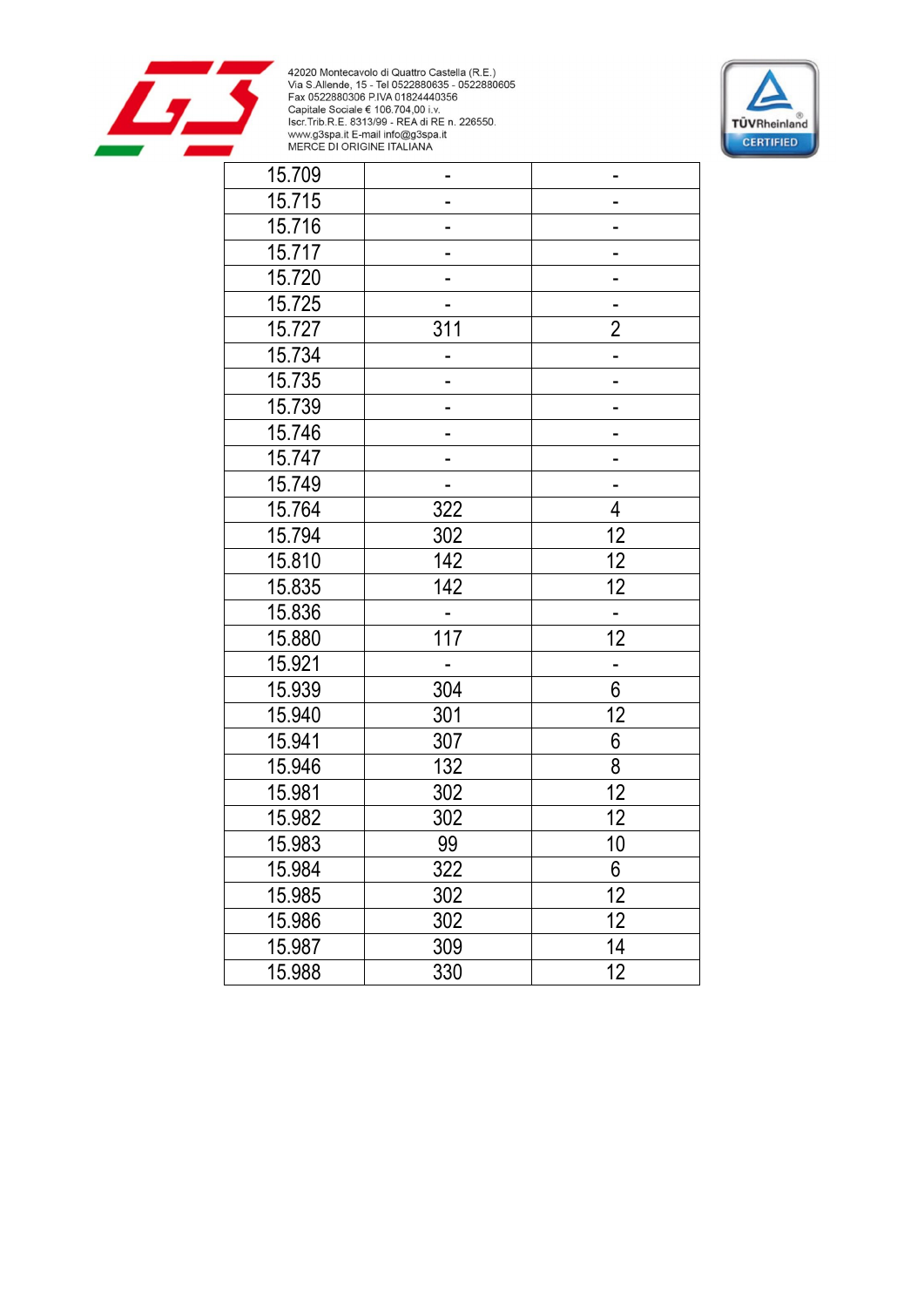

42020 Montecavolo di Quattro Castella (R.E.)<br>Via S.Allende, 15 - Tel 0522880635 - 0522880605<br>Fax 0522880306 P.IVA 01824440356 Pax 0522600300 P.IVA 01624440356<br>
Capitale Sociale € 106.704,00 i.v.<br>
Iscr.Trib.R.E. 8313/99 - REA di RE n. 226550.<br>
www.g3spa.it E-mail info@g3spa.it<br>
MERCE DI ORIGINE ITALIANA



## **DEFLETTORI / WIND AND RAIN DEFLECTORS - Serie 19**

|               | <b>Bustina / Pack</b> | N° Staffe / N°  |
|---------------|-----------------------|-----------------|
| Codice / Code | (K7.)                 | <b>Brackets</b> |
| 19.104        | 310                   | 6               |
| 19.106        | 302                   | 12              |
| 19.107        | 302                   | 12              |
| 19.108        | 309                   | 14              |
| 19.109        | 302                   | 12              |
| 19.113        | 302                   | 12              |
| 19.135        | 302                   | 12              |
| 19.136        | 309                   | 14              |
| 19.158        | 302                   | 12              |
| 19.200        | 307                   | 6               |
| 19.201        | 307                   | 6               |
| 19.202        | 307                   | 6               |
| 19.203        | 302                   | 12              |
| 19.204        | 307                   | 6               |
| 19.205        | 302                   | 12              |
| 19.206        | 302                   | 12              |
| 19.208        | 307                   | 6               |
| 19.209        | 302                   | 12              |
| 19.210        | 302                   | 12              |
| 19.211        | 302                   | 12              |
| 19.212        | 302                   | 12              |
| 19.213        | 307                   | 6               |
| 19.214        | 307                   | 6               |
| 19.215        | 307                   | 6               |
| 19.216        | 302                   | 12              |
| 19.217        | 302                   | 12              |
| 19.218        | 312                   | 10              |
| 19.219        | 307                   | 6               |
| 19.220        | 307                   | 6               |
| 19.221        | 307                   | 6               |
| 19.222        | 306                   | $\overline{2}$  |
| 19.223        | 322                   | 6               |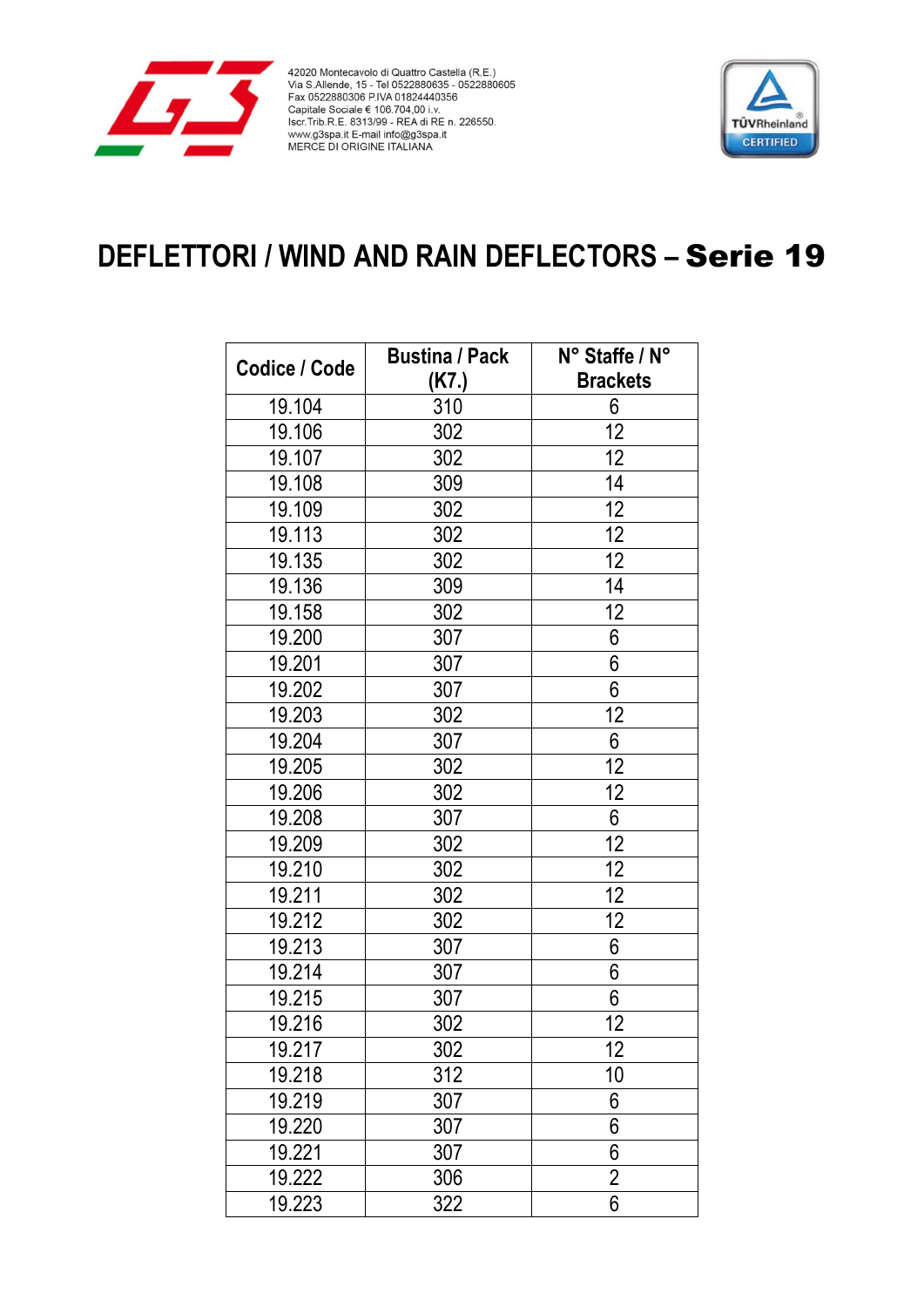



| 19.224 | 302 | 12              |
|--------|-----|-----------------|
| 19.225 | 307 | 6               |
| 19.226 | 302 | $\overline{12}$ |
| 19.227 | 322 | 6               |
| 19.228 | 309 | 14              |
| 19.229 | 307 | $6\phantom{a}$  |
| 19.230 | 302 | 12              |
| 19.232 | 302 | 12              |
| 19.233 | 302 | 12              |
| 19.234 | 302 | $\overline{12}$ |
| 19.235 | 302 | $\overline{12}$ |
| 19.236 | 322 | $\overline{6}$  |
| 19.237 | 302 | $\overline{12}$ |
| 19.238 | 302 | 12              |
| 19.239 | 83  | $\overline{12}$ |
| 19.240 | 302 | $\overline{12}$ |
| 19.241 | 302 | $\overline{12}$ |
| 19.242 | 302 | $\overline{12}$ |
| 19.243 | 302 | $\overline{12}$ |
| 19.244 | 307 | $6\overline{}$  |
| 19.245 | 307 | $\overline{6}$  |
| 19.246 | 302 | 12              |
| 19.247 | 309 | 14              |
| 19.248 | 302 | 12              |
| 19.249 | 307 | $6\phantom{a}$  |
| 19.250 | 307 | $\overline{6}$  |
| 19.253 | 302 | 12              |
| 19.255 | 307 | 6               |
| 19.256 | 302 | 12              |
| 19.257 | 302 | 12              |
| 19.258 | 302 | $\overline{12}$ |
| 19.259 | 302 | 12              |
| 19.260 | 307 | $\overline{6}$  |
| 19.261 | 307 | 6               |
| 19.263 | 302 | 12              |
| 19.264 | 302 | 12              |
| 19.265 | 302 | 12              |
| 19.266 | 302 | 12              |
| 19.267 | 302 | 12              |
| 19.268 | 318 | 12              |
| 19.269 | 302 | 12              |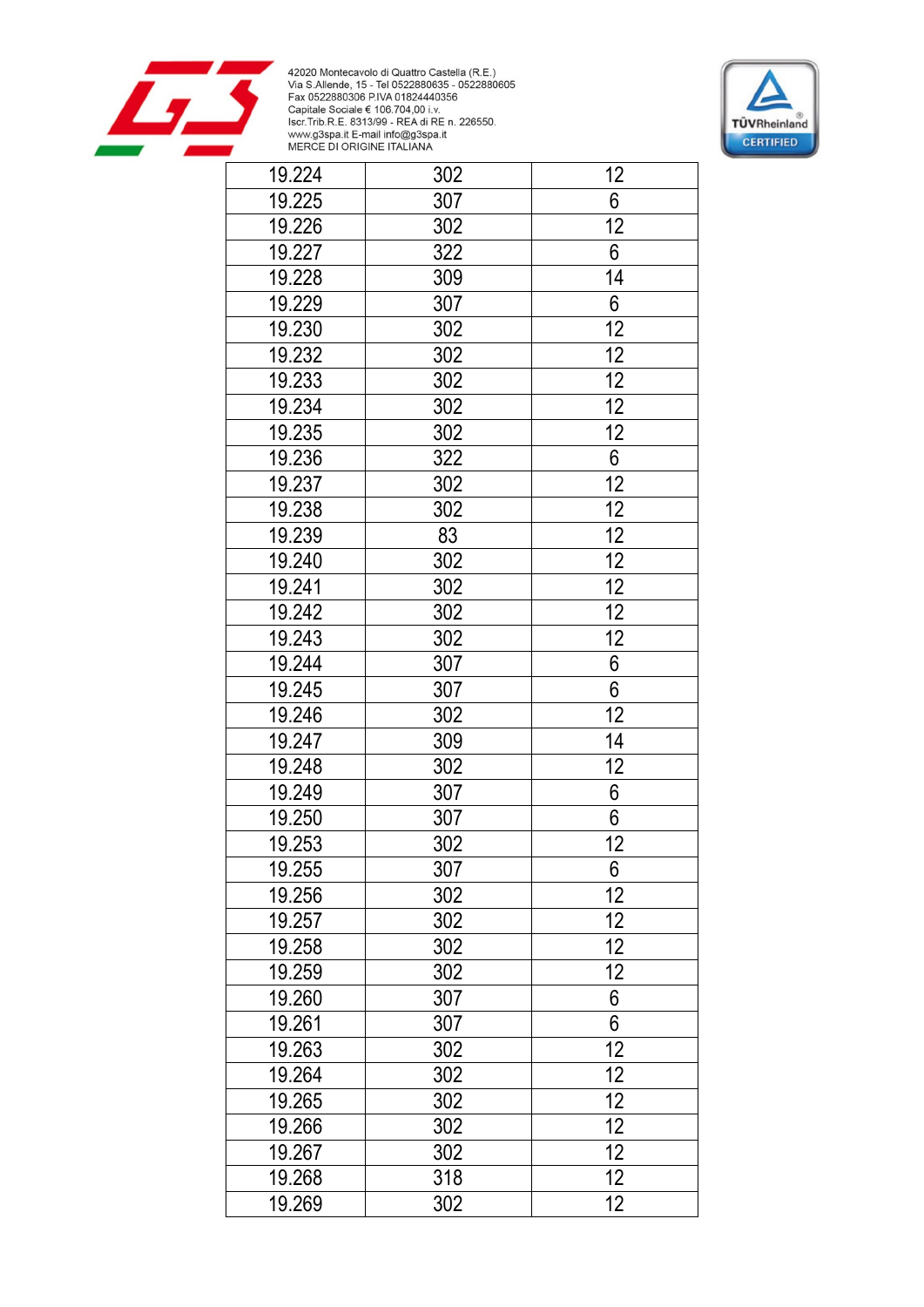



| 19.270 | 324    | 12              |
|--------|--------|-----------------|
| 19.271 | 310    | 6               |
| 19.272 | 302    | $\overline{12}$ |
| 19.274 | 320    | 10              |
| 19.275 | 302    | 12              |
| 19.276 | 305    | 14              |
| 19.277 | 305    | 14              |
| 19.278 | 310    | $\overline{6}$  |
| 19.279 | 302    | $\overline{12}$ |
| 19.280 | 302    | 12              |
| 19.281 | 322    | $\frac{6}{6}$   |
| 19.282 | 322    |                 |
| 19.283 | 302    | 12              |
| 19.286 | 321    | 14              |
| 19.287 | 307    | $\overline{6}$  |
| 19.288 | 302    | $\overline{12}$ |
| 19.289 | 316    | $\overline{12}$ |
| 19.290 | 302    | $\overline{12}$ |
| 19.291 | 302    | $\overline{12}$ |
| 19.292 | 315    | $\overline{12}$ |
| 19.293 | 315    | $\overline{12}$ |
| 19.294 | 316    | $\overline{12}$ |
| 19.296 | 323    | 14              |
| 19.297 | 322    | 6               |
| 19.298 | 307    | $\overline{6}$  |
| 19.299 | 307    | 6               |
| 19.300 | 302    | 12              |
| 19.301 | 302    | 12              |
| 19.302 | 302    | 12              |
| 19.303 | 302    | $\overline{12}$ |
| 19.304 | 302    | $\overline{12}$ |
| 19.306 | 302    | 12              |
| 19.307 | 302    | $\overline{12}$ |
| 19.308 | 302    | 12              |
| 19.309 | 302    | 12              |
| 19.310 | 302    | $\overline{12}$ |
| 19.312 | 307    | 6               |
| 19.313 | 302    | $\overline{12}$ |
| 19.314 | $02\,$ | 14              |
| 19.315 | 302    | 12              |
| 19.316 | 307    | 6               |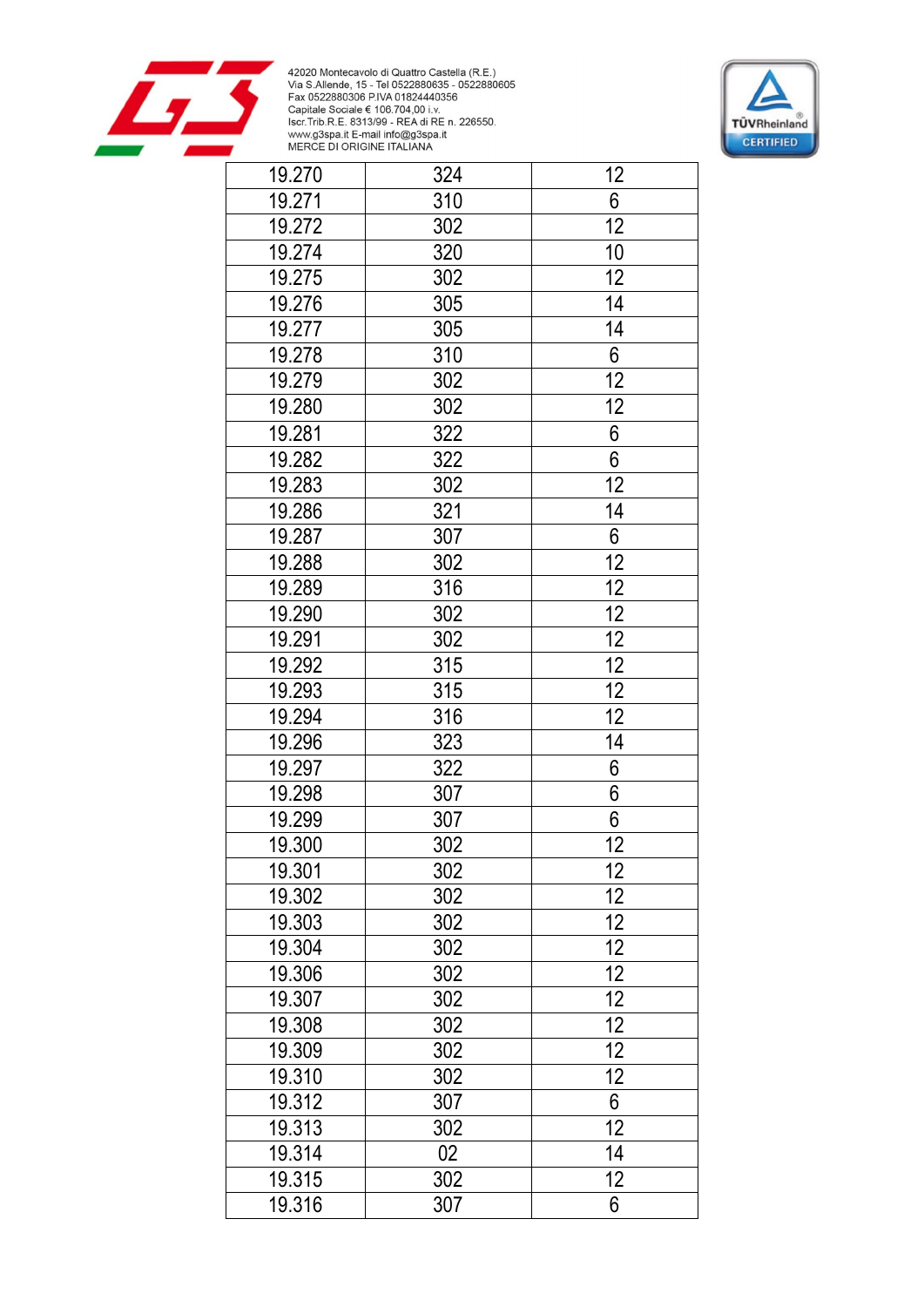



| 19.317 | 302     | 12              |
|--------|---------|-----------------|
| 19.318 | 302     | 12              |
| 19.319 | 323     | 14              |
| 19.320 | 326     | 12              |
| 19.321 | 326     | 12              |
| 19.323 | 307     | 6               |
| 19.324 | 302     | 12              |
| 19.325 | 307     | 6               |
| 19.326 | 307     | $\overline{6}$  |
| 19.327 | 307     | $\overline{6}$  |
| 19.328 | 307     | $\overline{6}$  |
| 19.329 | 136     | $\overline{12}$ |
| 19.330 | 309     | 14              |
| 19.331 | 309     | 14              |
| 19.332 | 302     | 12              |
| 19.334 | 307     | 6               |
| 19.337 | 309     | 14              |
| 19.338 | 309     | 14              |
| 19.339 | 309     | 14              |
| 19.341 | 325     | 16              |
| 19.342 | 302     | 12              |
| 19.343 | 302     | $\overline{12}$ |
| 19.344 | 309     | 14              |
| 19.345 | 309     | 14              |
| 19.346 | 302     | 12              |
| 19.347 | 320     | 10              |
| 19.348 | 320     | 10              |
| 19.349 | 309     | 14              |
| 19.350 | 29      | 4               |
| 19.351 | 302     | $\overline{12}$ |
| 19.352 | 302+322 | $12 + 6$        |
| 19.353 | 302     | 12              |
| 19.354 | 307     | $\overline{6}$  |
| 19.355 | 302     | $\overline{12}$ |
| 19.356 | 323     | 14              |
| 19.359 | 314     | 4               |
| 19.360 | 302     | 12              |
| 19.361 | 302     | 12              |
| 19.362 | 302     | 12              |
| 19.363 | 302     | 12              |
| 19.365 | 302     | 12 <sub>2</sub> |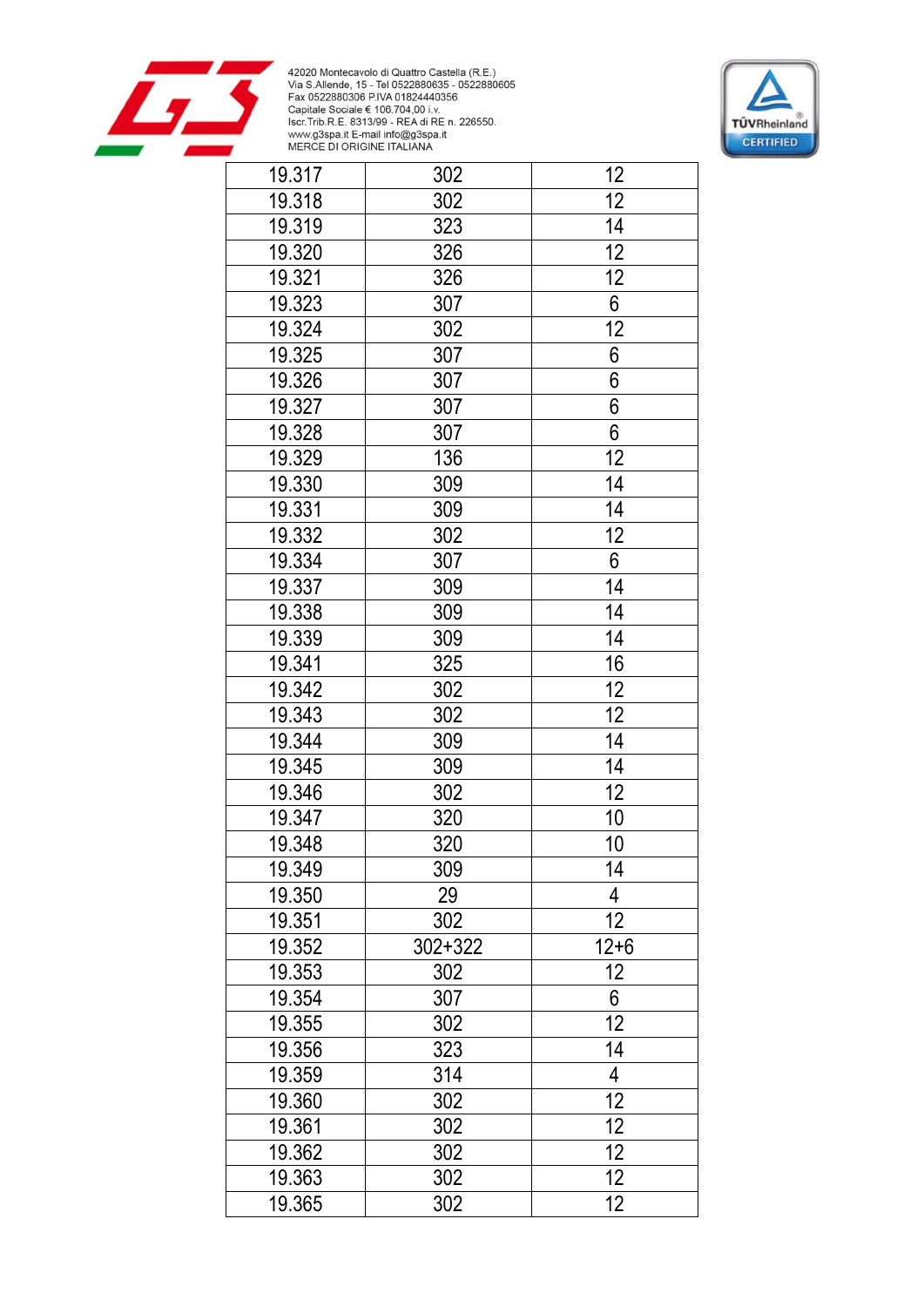



| 19.366 | 302 | 12              |
|--------|-----|-----------------|
| 19.367 | 302 | 12              |
| 19.368 | 314 | $\overline{4}$  |
| 19.369 | 302 | $\overline{12}$ |
| 19.371 | 309 | 14              |
| 19.372 | 309 | 14              |
| 19.373 | 302 | 12              |
| 19.374 | 302 | 12              |
| 19.375 | 302 | $\overline{12}$ |
| 19.376 | 302 | $\overline{12}$ |
| 19.377 | 302 | $\overline{12}$ |
| 19.378 | 302 | $\overline{12}$ |
| 19.379 | 302 | 12              |
| 19.380 | 302 | 12              |
| 19.381 | 302 | $\overline{12}$ |
| 19.382 | 302 | $\overline{12}$ |
| 19.383 | 302 | $\overline{12}$ |
| 19.384 | 302 | 12              |
| 19.385 | 302 | $\overline{12}$ |
| 19.386 | 302 | $\overline{12}$ |
| 19.387 | 303 | $\overline{14}$ |
| 19.388 | 318 | 12              |
| 19.389 | 302 | $\overline{12}$ |
| 19.390 | 317 | 14              |
| 19.391 | 303 | 14              |
| 19.392 | 303 | 14              |
| 19.393 | 320 | 10              |
| 19.394 | 302 | 12              |
| 19.397 | 312 | 10              |
| 19.398 | 302 | 12              |
| 19.399 | 302 | $\overline{12}$ |
| 19.400 | 302 | 12              |
| 19.401 | 302 | $\overline{12}$ |
| 19.402 | 302 | $\overline{12}$ |
| 19.403 | 309 | 14              |
| 19.404 | 302 | 12              |
| 19.405 | 302 | 12              |
| 19.406 | 302 | 12              |
| 19.407 | 302 | 12              |
| 19.408 | 302 | 12              |
| 19.409 | 302 | 12              |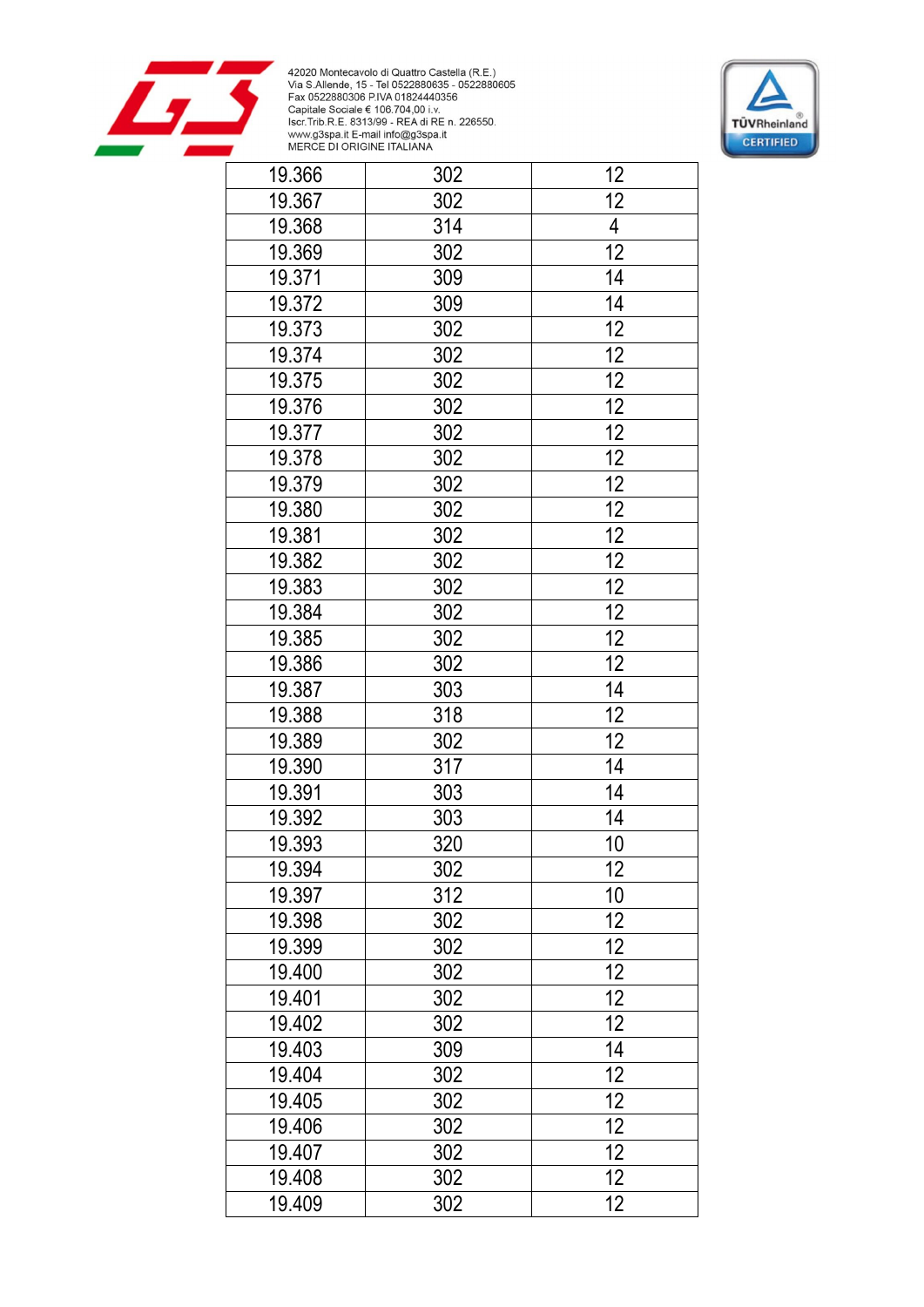



| 19.410 | 307 | 6               |
|--------|-----|-----------------|
| 19.411 | 303 | 14              |
| 19.412 | 302 | 12              |
| 19.413 | 302 | 12              |
| 19.414 | 302 | 12              |
| 19.415 | 302 | 12              |
| 19.416 | 307 | $\overline{6}$  |
| 19.417 | 307 | $\overline{6}$  |
| 19.418 | 307 | $\overline{6}$  |
| 19.420 | 302 | $\overline{12}$ |
| 19.421 | 302 | $\overline{12}$ |
| 19.422 | 302 | 12              |
| 19.423 | 302 | 12              |
| 19.424 | 302 | 12              |
| 19.425 | 302 | $\overline{12}$ |
| 19.426 | 302 | $\overline{12}$ |
| 19.427 | 28  | $\overline{12}$ |
| 19.428 | 28  | $\overline{12}$ |
| 19.429 | 302 | $\overline{12}$ |
| 19.430 | 302 | 12              |
| 19.431 | 302 | $\overline{12}$ |
| 19.432 | 302 | $\overline{12}$ |
| 19.434 | 313 | $\overline{6}$  |
| 19.435 | 302 | $\overline{12}$ |
| 19.436 | 302 | 12              |
| 19.437 | 309 | 14              |
| 19.438 | 307 | 6               |
| 19.439 | 309 | 14              |
| 19.440 | 307 | 6               |
| 19.441 | 307 | 6               |
| 19.442 | 322 | 6               |
| 19.443 | 309 | 14              |
| 19.444 | 309 | 14              |
| 19.445 | 302 | 12              |
| 19.446 | 309 | 14              |
| 19.447 | 302 | $\overline{12}$ |
| 19.448 | 322 | 6               |
| 19.449 | 309 | 14              |
| 19.450 | 302 | 12              |
| 19.451 | 302 | 12              |
| 19.452 | 302 | 12              |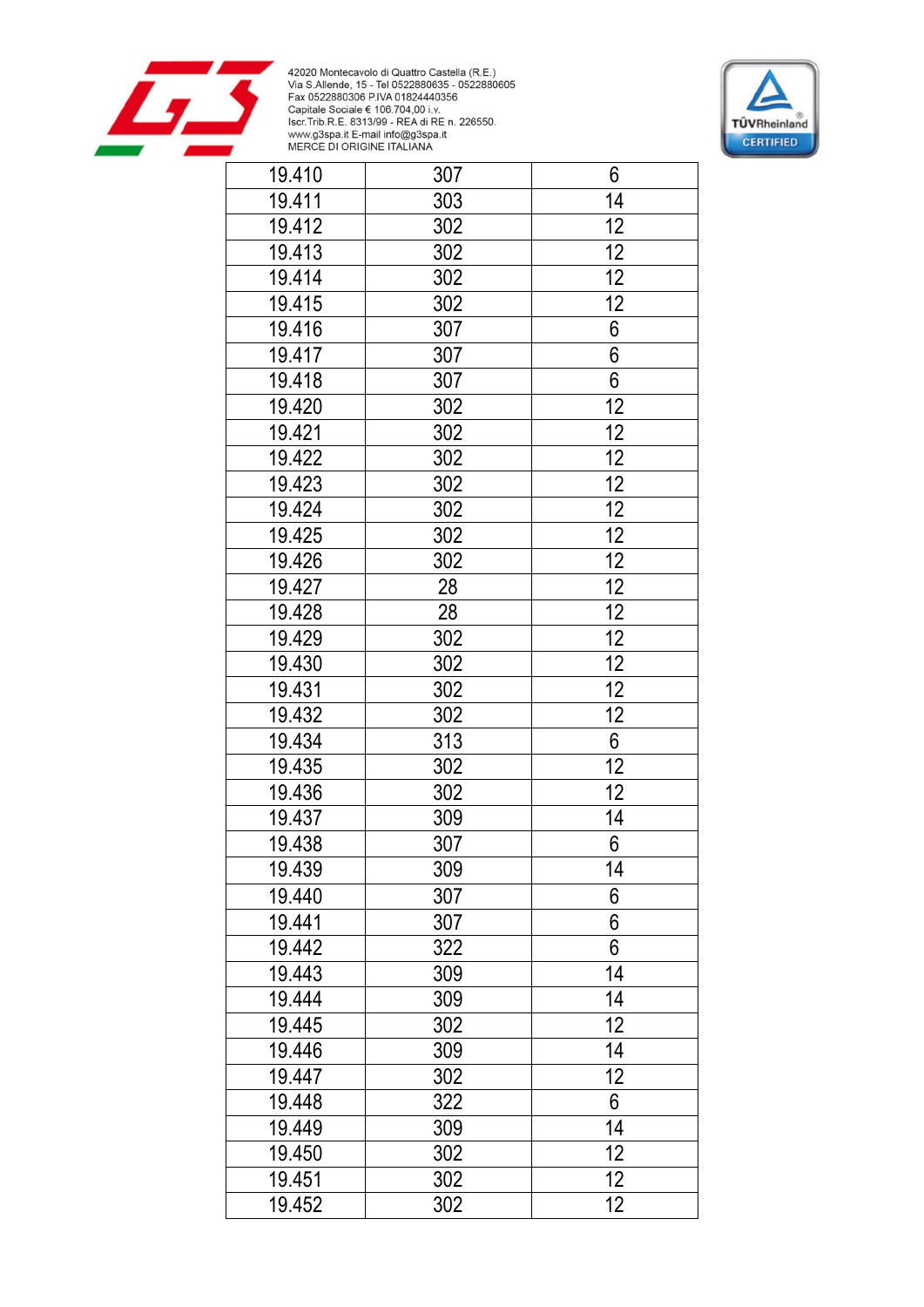



| 19.453 | 307 | 6                |
|--------|-----|------------------|
| 19.454 | 309 | 14               |
| 19.455 | 309 | 14               |
| 19.456 | 307 | 6                |
| 19.457 | 307 | 6                |
| 19.458 | 307 | 6                |
| 19.459 | 309 | 14               |
| 19.460 | 307 | 6                |
| 19.461 | 302 | $\overline{12}$  |
| 19.462 | 307 | $\boldsymbol{6}$ |
| 19.463 | 302 | $\overline{12}$  |
| 19.464 | 302 | 12               |
| 19.465 | 302 | $\overline{12}$  |
| 19.466 | 309 | 14               |
| 19.467 | 323 | 14               |
| 19.468 | 323 | 14               |
| 19.469 | 307 | 6                |
| 19.470 | 307 | 6                |
| 19.471 | 322 | 6                |
| 19.472 | 307 | $\overline{6}$   |
| 19.473 | 307 | 6                |
| 19.474 | 302 | 12               |
| 19.475 | 302 | 12               |
| 19.476 | 302 | 12               |
| 19.477 | 307 | 6                |
| 19.478 | 323 | 14               |
| 19.479 | 307 | 6                |
| 19.480 | 302 | 12               |
| 19.481 | 307 | 6                |
| 19.482 | 307 | 6                |
| 19.483 | 302 | $\overline{12}$  |
| 19.484 | 307 | 6                |
| 19.487 | 302 | $\overline{12}$  |
| 19.488 | 307 | 6                |
| 19.490 | 307 | 6                |
| 19.499 | 302 | 12               |
| 19.500 | 322 | 6                |
| 19.501 | 309 | 14               |
| 19.502 | 307 | 6                |
| 19.503 | 302 | 12               |
| 19.504 | 323 | 14               |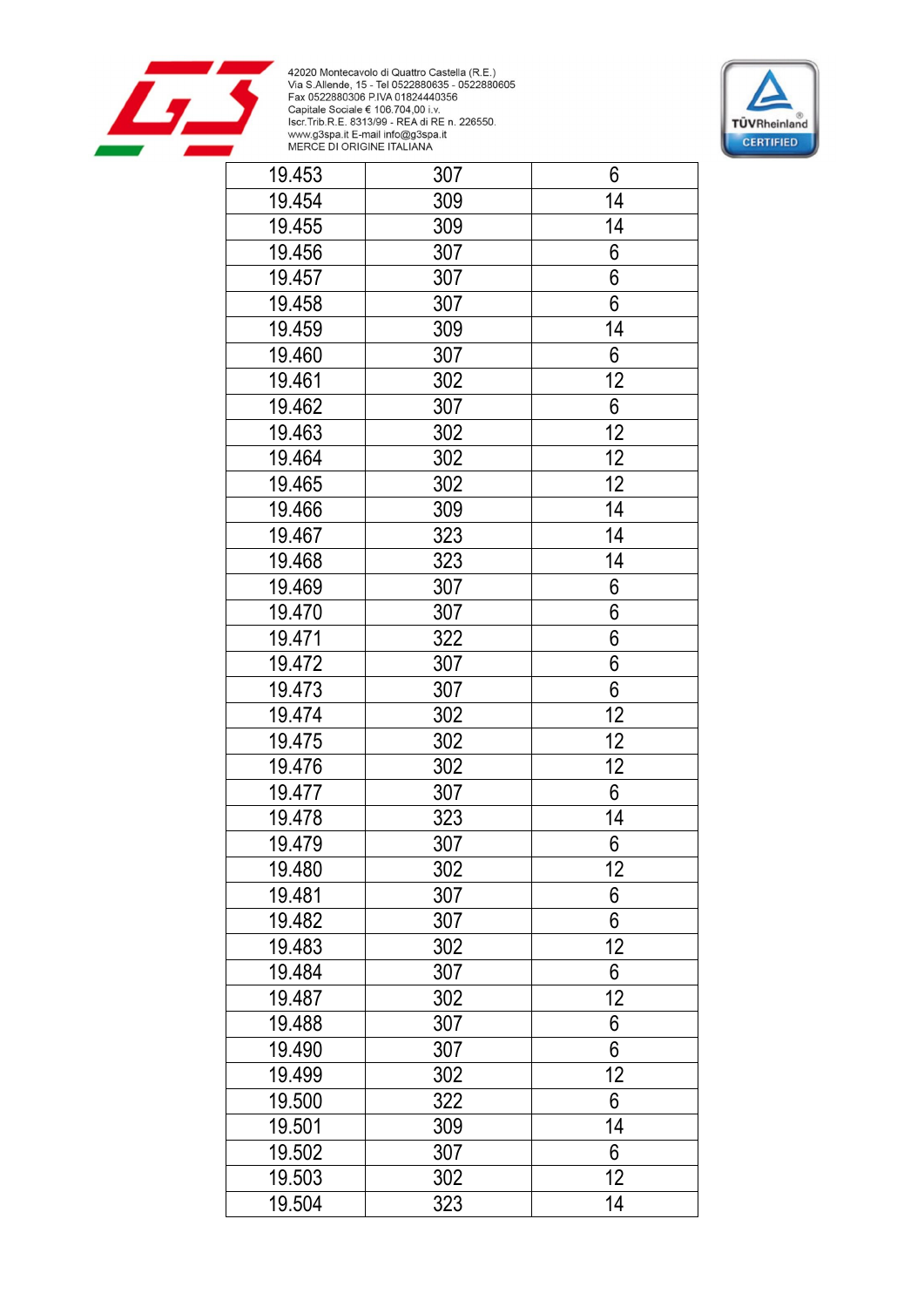



| 19.505 | 302 | 12              |
|--------|-----|-----------------|
| 19.506 | 309 | 14              |
| 19.507 | 302 | 12              |
| 19.508 | 302 | 12              |
| 19.510 | 309 | 14              |
| 19.511 | 307 | 6               |
| 19.512 | 322 | $\overline{6}$  |
| 19.513 | 322 | $\overline{6}$  |
| 19.514 | 307 | $\overline{6}$  |
| 19.515 | 307 | $\overline{6}$  |
| 19.516 | 307 | $\overline{6}$  |
| 19.520 | 323 | 14              |
| 19.521 | 307 | 6               |
| 19.522 | 302 | 12              |
| 19.523 | 307 | $6\phantom{a}$  |
| 19.525 | 302 | $\overline{12}$ |
| 19.526 | 302 | 12              |
| 19.527 | 302 | $\overline{12}$ |
| 19.528 | 310 | $\overline{6}$  |
| 19.531 | 303 | 14              |
| 19.532 | 302 | 12              |
| 19.533 | 323 | 14              |
| 19.534 | 323 | 14              |
| 19.535 | 302 | 12              |
| 19.536 | 302 | 12              |
| 19.537 | 302 | 12              |
| 19.538 | 302 | 12              |
| 19.539 | 307 | 6               |
| 19.540 | 302 | 12              |
| 19.541 | 302 | $\overline{12}$ |
| 19.542 | 302 | $\overline{12}$ |
| 19.543 | 302 | 12              |
| 19.544 | 302 | 12              |
| 19.545 | 307 | 6               |
| 19.546 | 301 | $\overline{12}$ |
| 19.547 | 307 | $6\phantom{.}$  |
| 19.548 | 302 | 12              |
| 19.549 | 302 | $\overline{12}$ |
| 19.550 | 302 | $\overline{12}$ |
| 19.551 | 307 | $6\phantom{.}$  |
| 19.552 | 302 | 12              |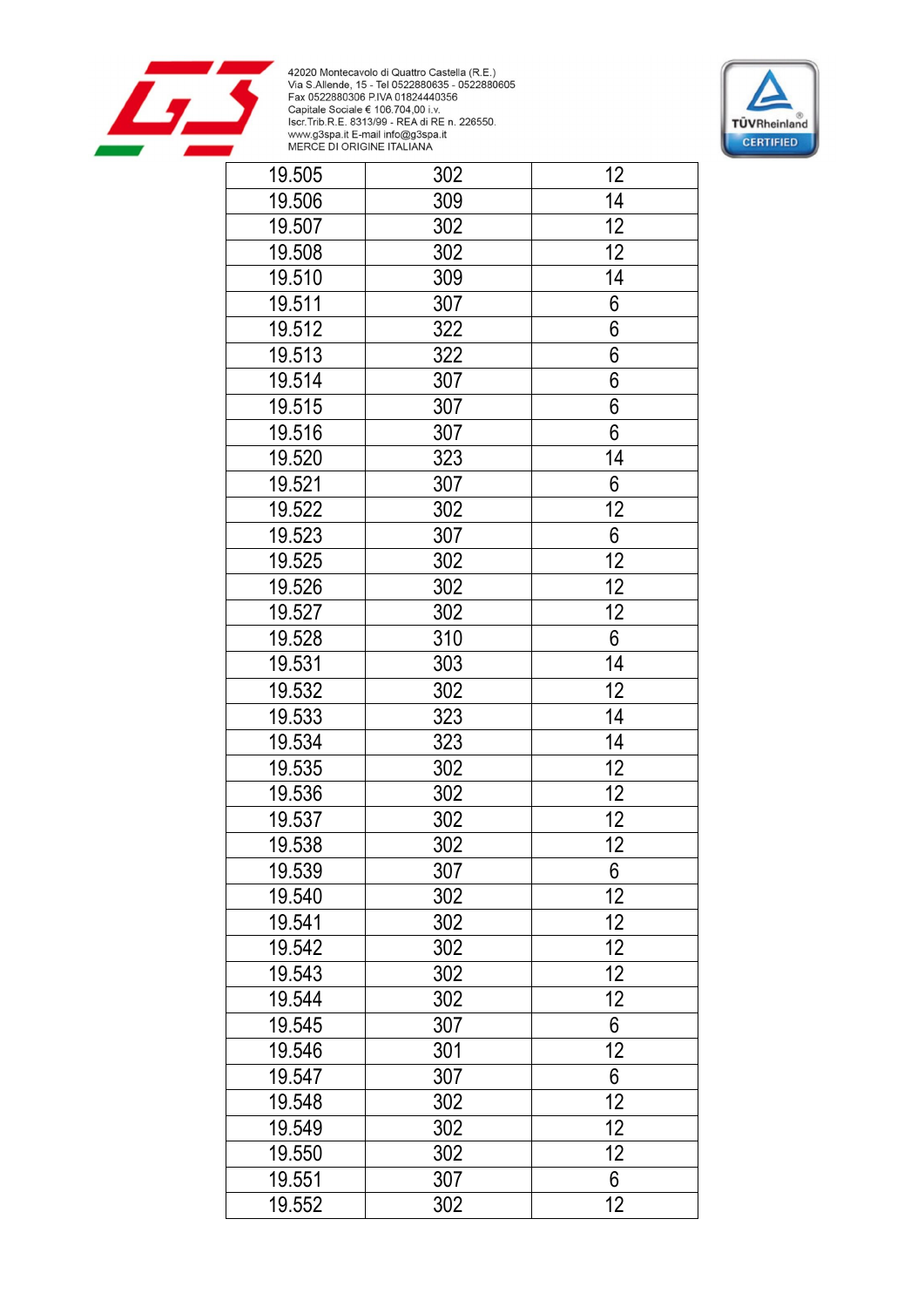



| 19.553 | 302   | 12              |
|--------|-------|-----------------|
| 19.554 | 307   | $6\,$           |
| 19.566 | 302   | $\overline{12}$ |
| 19.567 | 302   | 12              |
| 19.568 | 302   | 12              |
| 19.569 | 302   | 12              |
| 19.570 | 309   | 14              |
| 19.571 | 302   | 12              |
| 19.572 | 323   | 14              |
| 19.573 | 302   | 12              |
| 19.575 | 307   | 6               |
| 19.576 | 307   | $\overline{6}$  |
| 19.577 | 302   | 12              |
| 19.578 | 307   | 6               |
| 19.579 | 307   | 6               |
| 19.580 | 307   | 6               |
| 19.581 | 307   | 6               |
| 19.582 | 302   | 12              |
| 19.583 | 2X310 | 2x6             |
| 19.584 | 302   | 12              |
| 19.589 | 302   | 12              |
| 19.590 | 302   | 12              |
| 19.591 | 307   | 6               |
| 19.592 | 307   | 6               |
| 19.593 | 307   | 6               |
| 19.594 | 307   | 6               |
| 19.595 | 307   | 6               |
| 19.596 | 307   | 6               |
| 19.597 | 307   | 6               |
| 19.598 | 307   | 6               |
| 19.599 | 307   | 6               |
| 19.600 | 302   | 12              |
| 19.601 | 302   | 12              |
| 19.602 | 302   | 12              |
| 19.603 | 062   | 12              |
| 19.604 | 307   | 6               |
| 19.605 | 307   | 6               |
| 19.606 | 307   | 6               |
| 19.607 | 307   | 6               |
| 19.608 | 307   | 6               |
| 19.609 | 307   | 6               |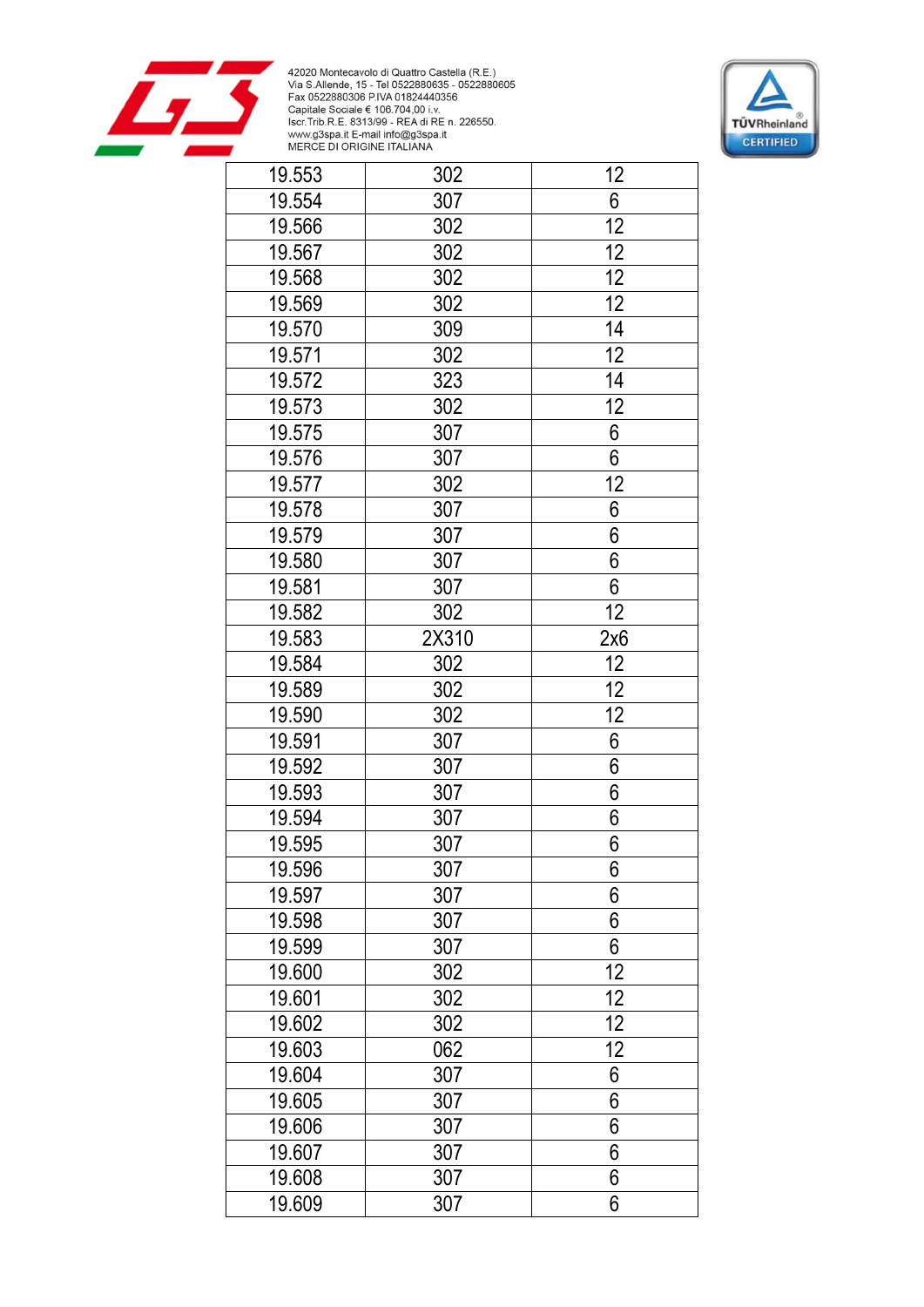



| 19.610 | 302 | 12              |
|--------|-----|-----------------|
| 19.612 | 307 | 6               |
| 19.615 | 322 | 6               |
| 19.616 | 309 | 14              |
| 19.617 | 307 | 6               |
| 19.618 | 307 | 6               |
| 19.619 | 327 | 4               |
| 19.620 | 307 | 6               |
| 19.621 | 302 | $1\overline{2}$ |
| 19.622 | 322 | 6               |
| 19.623 | 307 | 6               |
| 19.624 | 322 | $\overline{6}$  |
| 19.625 | 307 | 6               |
| 19.626 | 307 | 6               |
| 19.627 | 322 | 6               |
| 19.628 | 322 | 6               |
| 19.629 | 322 | 6               |
| 19.631 | 327 | 4               |
| 19.632 | 307 | 6               |
| 19.633 | 322 | $\overline{6}$  |
| 19.634 | 307 | 6               |
| 19.635 | 307 | 6               |
| 19.637 | 307 | 6               |
| 19.638 | 307 | 6               |
| 19.639 | 307 | 6               |
| 19.641 | 307 | 6               |
| 19.642 | 307 | 6               |
| 19.645 | 311 | 2               |
| 19.646 | 311 | $\overline{2}$  |
| 19.647 | 311 | $\overline{2}$  |
| 19.648 | 029 | $\overline{4}$  |
| 19.651 | 311 | $\overline{2}$  |
| 19.652 | 307 | $\overline{6}$  |
| 19.653 | 307 | 6               |
| 19.655 |     |                 |
| 19.656 |     |                 |
| 19.657 |     |                 |
| 19.658 |     |                 |
| 19.660 |     |                 |
| 19.664 |     |                 |
| 19.665 |     |                 |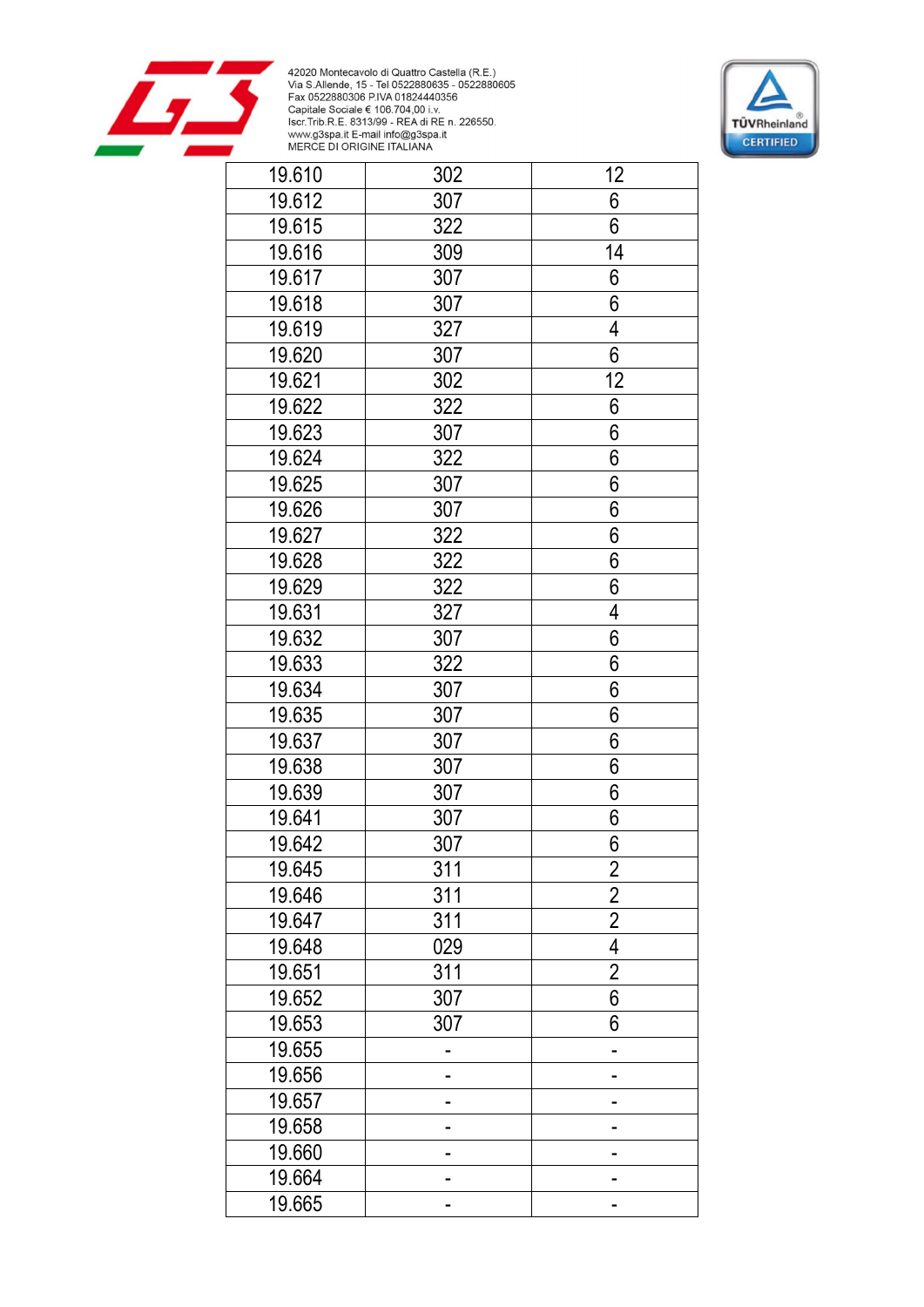



| 19.666 |     |                |
|--------|-----|----------------|
| 19.667 |     |                |
| 19.669 |     |                |
| 19.670 |     |                |
| 19.671 |     |                |
| 19.677 | 322 | 6              |
| 19.684 |     |                |
| 19.686 |     |                |
| 19.687 |     |                |
| 19.688 |     |                |
| 19.689 |     |                |
| 19.691 | 311 | $\overline{2}$ |
| 19.692 |     |                |
| 19.693 |     |                |
| 19.697 |     |                |
| 19.698 |     |                |
| 19.699 |     |                |
| 19.701 |     |                |
| 19.702 |     |                |
| 19.707 |     |                |
| 19.708 |     |                |
| 19.710 |     |                |
| 19.711 |     |                |
| 19.712 |     |                |
| 19.713 |     |                |
| 19.714 |     |                |
| 19.718 |     |                |
| 19.719 |     |                |
| 19.721 |     |                |
| 19.722 |     |                |
| 19.723 |     |                |
| 19.724 |     |                |
| 19.728 |     |                |
| 19.729 |     |                |
| 19.730 |     |                |
| 19.731 | -   |                |
| 19.732 |     |                |
| 19.733 | ۰   |                |
| 19.736 |     |                |
| 19.737 |     |                |
| 19.738 |     |                |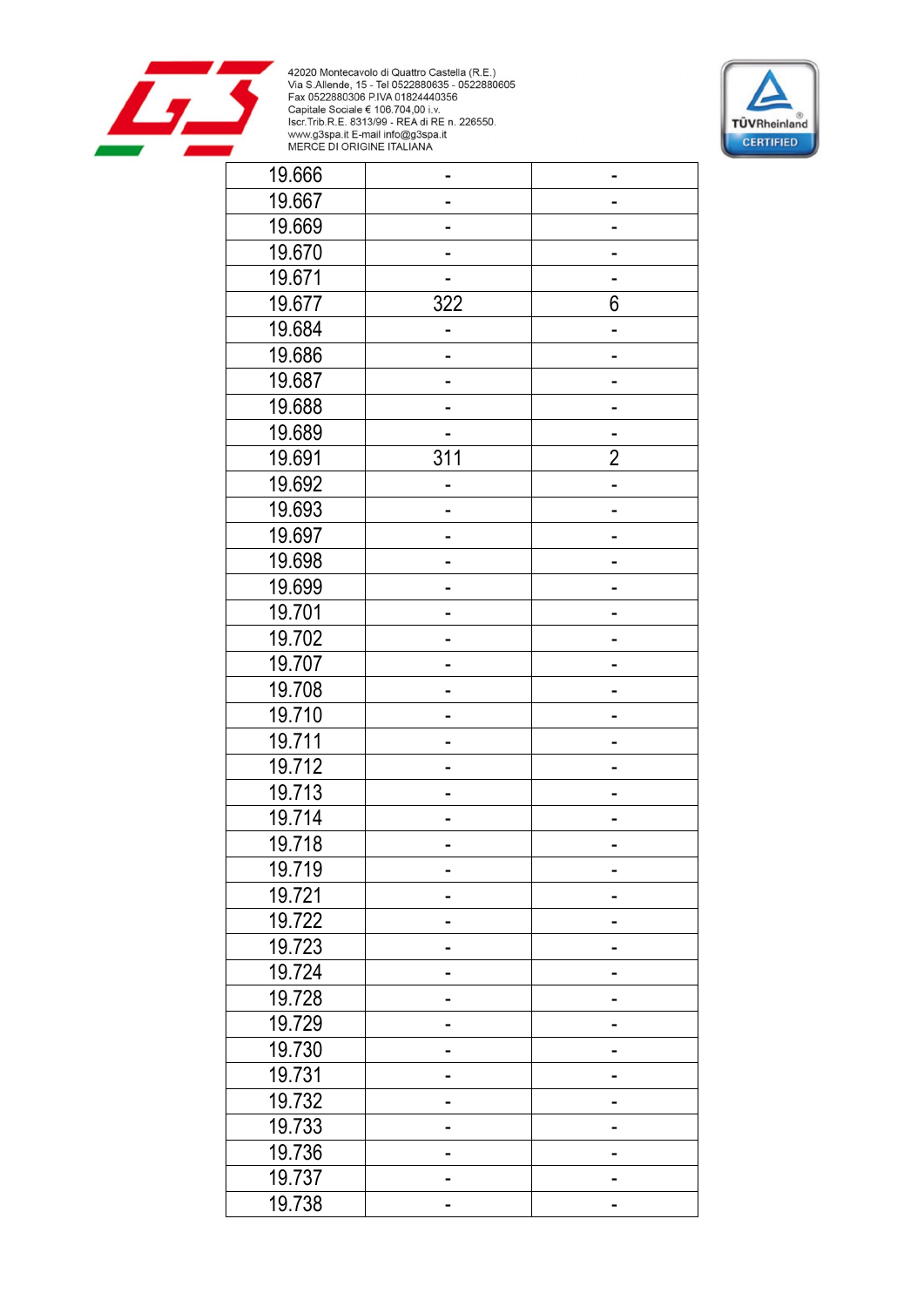



| 19.740 |                  |                |
|--------|------------------|----------------|
| 19.741 |                  |                |
| 19.742 | 328              | $\overline{2}$ |
| 19.743 | 328              | $\overline{2}$ |
| 19.744 |                  |                |
| 19.745 |                  |                |
| 19.748 |                  |                |
| 19.750 |                  |                |
| 19.751 |                  |                |
| 19.752 |                  |                |
| 19.753 |                  |                |
| 19.754 | 311              | $\overline{2}$ |
| 19.755 |                  |                |
| 19.756 |                  |                |
| 19.757 |                  |                |
| 19.759 |                  |                |
| 19.760 |                  |                |
| 19.762 | $\overline{302}$ | 6              |
| 19.763 | 309              | 4              |
| 19.765 |                  |                |
| 19.766 |                  |                |
| 19.767 |                  |                |
| 19.768 | 302              | 12             |
| 19.769 |                  |                |
| 19.770 |                  |                |
| 19.773 | -                |                |
| 19.774 |                  |                |
| 19.775 |                  |                |
| 19.776 |                  |                |
| 19.777 |                  |                |
| 19.778 |                  |                |
| 19.779 |                  |                |
| 19.780 |                  |                |
| 19.781 |                  |                |
| 19.782 |                  |                |
| 19.783 |                  |                |
| 19.784 |                  |                |
| 19.785 | -                |                |
| 19.786 |                  |                |
| 19.787 |                  |                |
| 19.788 |                  |                |
|        |                  |                |